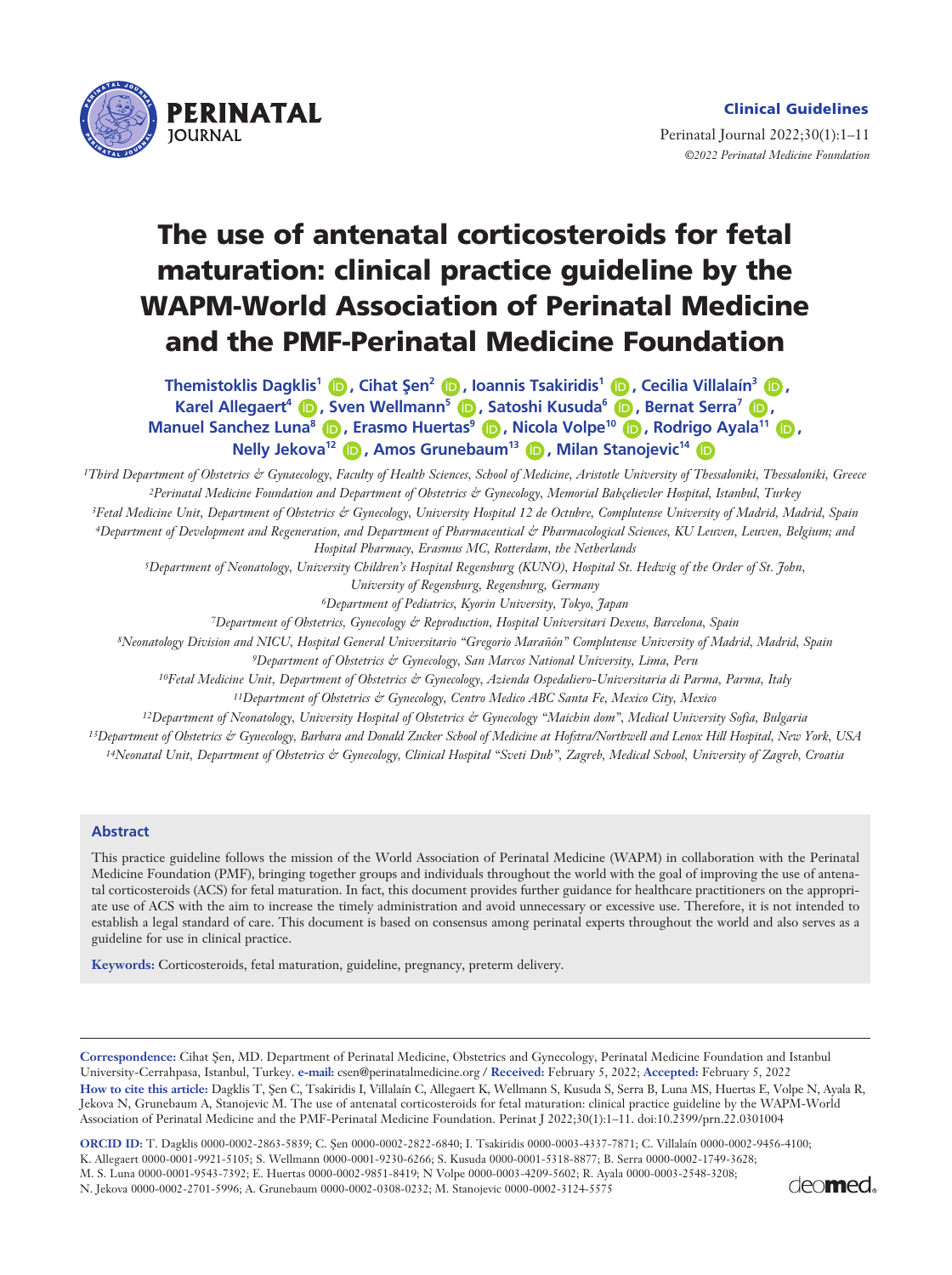# **Introduction**

According to the WHO International Classification of Diseases 10th revision (ICD-10), a preterm birth (PTB) is one that occurs between 22+0 and before 37+0 weeks of gestation (between 154 and 259 days).<sup>[1]</sup> Approximately two thirds of preterm deliveries are the consequence of preterm uterine contractions with or without preterm rupture of membranes whereas about one third is medically indicated due to maternal, fetal or placental conditions, including preeclampsia, uterine malformations, multiple gestation, fetal growth restriction, fetal anomalies, placenta previa and placenta accreta spectrum disorders.[2] Preterm neonates have complicated medical issues, the earlier a baby is born, the higher the risk of complications.[3] Thus, timely diagnosis and effective management of preterm labor is essential to improve newborn outcomes. The administration of antenatal corticosteroids (ACS) to accelerate fetal lung maturation is considered as one of the most valuable antenatal therapies.[4] Following the landmark study of Liggins and Howie<sup>[5]</sup> in 1972, the impact of ACS on fetal lung maturation has been extensively studied.

It is obvious that, in elective cases, the clinicians can administer ACS at the time they expect they will be most effective. However, in many cases i.e. PPROM, the situation is less straightforward as some women will be falsely diagnosed with PPROM, some will deliver before a full course is administered and a substantial proportion will remain undelivered for a period of weeks. The situation is even more difficult in cases of spontaneous labor with intact membranes, i.e. women who present reporting contractions, as most of these women will not deliver prematurely. Importantly, there is no consensus on the definition of true preterm labor and this allows for an arbitrary and often unnecessary use of ACS. In fact, this failure to accurately predict imminent PTB became apparent from the first study by Liggins, as less than half of the women delivered within the predicted timeframe of 2 to 7 days; about one in three cases delivered later than 7 days, most commonly later than 21 days after ACS administration.[5] Almost 50 years later, the successful timing of ACS administration has not improved at all.<sup>[6]</sup>

## **Mechanism of Action**

As glucocorticoid receptors are expressed in almost every human cell, glucocorticoids exert effects throughout the body, including the placental and fetal tissues to result in pleiotropic effects.<sup>[7]</sup> The binding of glucocorticoids to these receptors induces a modulation of gene expression, transcription and protein synthesis, therefore it is obvious that this sequence takes some time (hours) before exerting effects.<sup>[7]</sup>

Considering endogenous corticosteroids, the fetus is exposed to low levels of glucocorticoids during early and mid-gestation. Towards the end of pregnancy, a complex process of organ maturation is triggered including a rise of both maternal and fetal glucocorticoids to transition from in to ex-utero.[8] Both betamethasone and dexamethasone's most known effect is at the lung through surfactant production; however, their actions will also affect the growth, heart, brain, hypothalamus, kidneys and thyroid, simulating the endogenous corticoid surge and fetal adaptations that occur late in pregnancy.<sup>[8]</sup>

Fetal lung development can be divided into five stages: embryonic, pseudoglandular, canalicular, terminal sac and alveolar.<sup>[9]</sup> From 28 to 35 weeks of gestation, the alveoli increase in number and mature. Lamellar bodies, which store surfactant, appear at 22 to 24 weeks.[9] Surfactant is needed to stabilize alveoli and is a complex mixture of lipids and apoproteins.<sup>[10]</sup>

ACS accelerate the development of type 1 and type 2 pneumocytes, induce pulmonary beta receptors and subsequently are responsible for modifications on alveolar structure, vascularization, surfactant production and airspace fluid clearance.<sup>[11,12]</sup> The increase of surfactant production will be achieved through both transcription and post-transcriptional mechanisms, enhancing the rate of phosphatidylcholine and fatty acid biosynthesis in the fetal lung.<sup>[13]</sup> Animal and human studies have shown that ACS also increase lung compliance and volume and increase response to exogenous surfactant treatment.<sup>[12,14,15]</sup>

The timing of effectiveness of ACS is usually considered to be between 2 and 7 days from administration based on the first paper by Liggins and on a Cochrane review that demonstrated a reduction in RDS in infants treated with ACS in the prior 2 to 7 days.<sup>[5,16]</sup> However, observational data suggest that neonatal benefits begin as early as within a few hours of ACS administration and can expand beyond a week. $[17]$  There are studies that have found no differences between those delivered 8–14 days after treatment compared to those delivered within  $7$  days.<sup>[18,19]</sup> This could be explained as 7 days was an arbitrary cut-off and the decline in the effectiveness of antenatal corticosteroids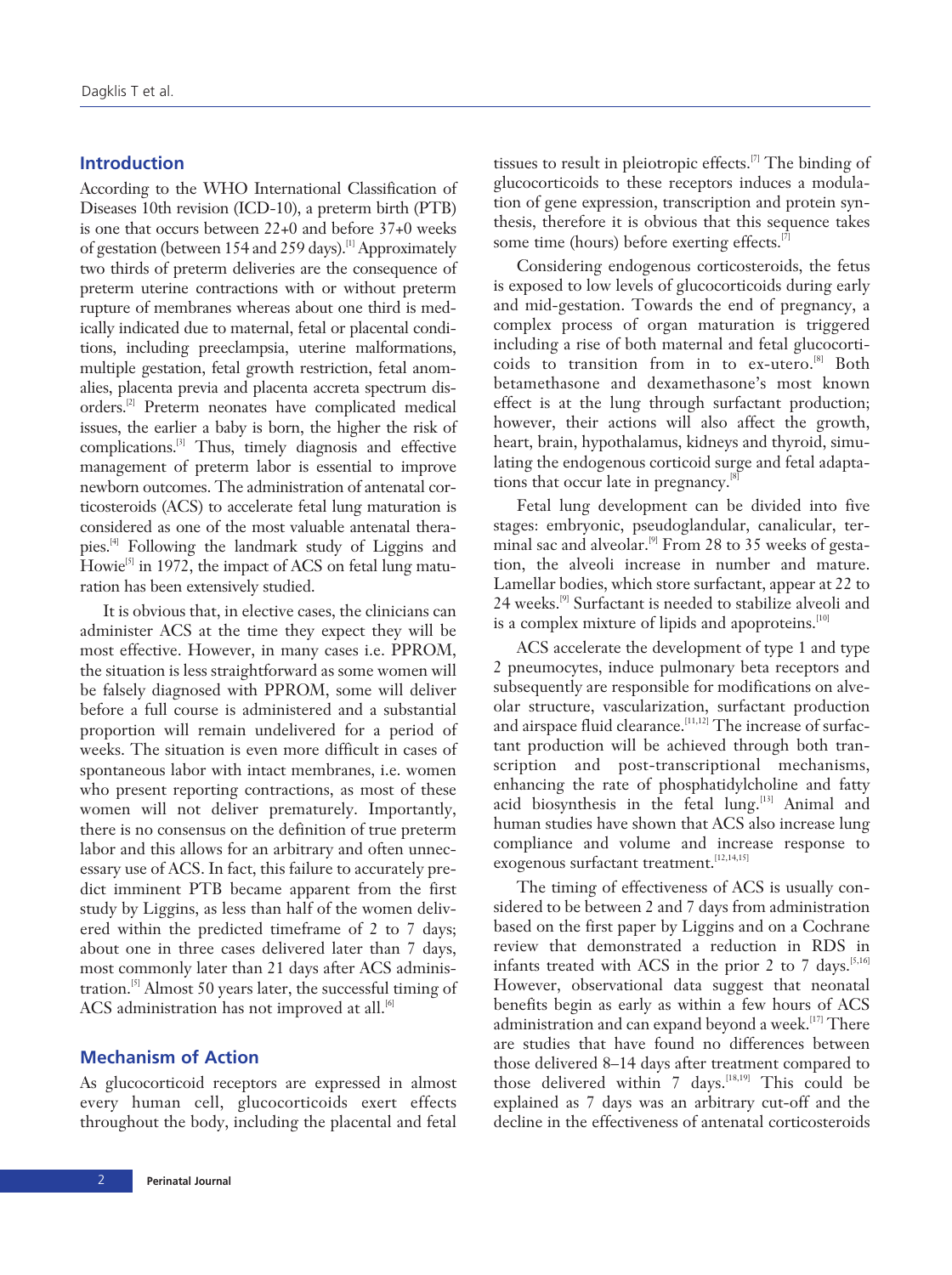over time is gradual. Some authors even postulate that it is likely that this decline is not static across all gestational ages or birthweights.<sup>[20,21]</sup>

# **Considerations in Diagnosing Preterm Labor**

Clinicians should be cautious, especially in cases of suspected preterm labor, to ensure appropriate and timely administration of ACS.

First, the accurate determination of gestational age is crucial. The WAPM supports the sonographic determination of gestational age in the first trimester using the crown-rump length (up to 84 mm). In later gestations, the head circumference should be used; however, this reduces the accuracy of estimation. In settings where ultrasound is not available and the woman is certain of her dates, the gestational age should be based on the last menstrual period, whereas in unknown dates, the best estimate using the fundalsymphysis height should be applied.<sup>[22,23]</sup>

In cases of suspected preterm labor, the first step is to diagnose regular contractions, either manually or preferably by cardiotocography. A minimum of 6 contractions per 30 minutes may be used as a reasonable threshold. Moreover, it is expected that in cases of true labor, the uterine contractions are regular, with increasing frequency, duration and strength and cause cervical changes. If such contractions are not observed, it is unlikely that it is a case of true labor.

The next step is to assess the cervix for changes. A speculum examination allows the visualization of the external cervical os; a manual examination may assist in determining dilatation, effacement, consistency and position of the cervix, as included in the Bishop score. Depending on the availability of ultrasound and biomarkers, local protocols should be implemented to provide clear pathways in cases of women presenting with reported uterine contractions before 34+0 weeks of gestation to determine if there is a high-risk of PTB within the next 7 days. $[24-27]$  In cases where a first dose of corticosteroid is administered without any of these criteria met, the clinicians are encouraged to discontinue both tocolysis and the administration of subsequent doses of ACS.

# **Timing of Administration**

# 22+0–23+6 weeks

A meta-analysis of observational studies including more than 3,500 neonates assessed the effect of ACS adminis-

tration before 24 weeks of gestation and proved that the rate of mortality to discharge was reduced by 52% in the ACS group compared to the placebo or no treatment group (aOR: 0.48; 95% CI: 0.38–0.61).<sup>[28]</sup> Moreover, a multicenter study found that neurodevelopmental impairment or death at 18 to 22 months of age was significantly lower in cases that received ACS and were born at 23 weeks (83.4% vs. 90.5%; aOR: 0.58; 95% CI: 0.42–0.80), 24 weeks (68.4% vs. 80.3%; aOR: 0.62; 95% CI: 0.49–0.78) and 25 weeks of gestation (52.7% vs. 67.9%; aOR: 0.61; 95% CI: 0.50–0.74), but not in neonates born at 22 weeks of gestation (90.2% vs. 93.1%; aOR: 0.80; 95% CI: 0.29–2.21).<sup>[29]</sup> Neonates born at 22-25 weeks of gestation had higher survival rates post ACS exposure in total (72.3% vs. 51.9%); (aRR: 2.11; 95% CI: 1.68–2.65 at 22 weeks), (aRR: 1.54; 95% CI: 1.40–1.70 at 23 weeks), (aRR: 1.18; 95% CI: 1.12–1.25 at 24 weeks), (aRR: 1.11; 95% CI: 1.07–1.14 at 25 weeks).<sup>[30]</sup> Furthermore, a meta-analysis of neonates born between 22+0 and 22+6 weeks of gestation found that the administration of ACS doubled the rate of survival when compared to those not receiving corticosteroids (39.0% vs. 19.5%; p<0.01).<sup>[31]</sup> In any case, for fetuses at the periviable period, appropriate consultation should be provided to the parents by the perinatal specialists and the neonatologists.

#### *Recommendations*

- A course of ACS should be considered between 22+0 and 23+6 weeks of gestation in women at high-risk of PTB within the next 7 days.
- The decision should be based on local standards regarding periviable neonatal support and availability of neonatal facilities, following appropriate consultation to the parents.

# 24+0–33+6 weeks

A meta-analysis of 27 randomized controlled trials found that in cases of imminent PTB, the administration of ACS was associated with reduced rates of RDS (RR: 0.71; 95% CI: 0.65–0.78), IVH (RR: 0.58; 95% CI: 0.45–0.75), perinatal (RR: 0.85; 95% CI: 0.77–0.93) and neonatal death (RR: 0.78; 95% CI: 0.70-0.87).<sup>[32]</sup> Importantly, data from the same meta-analysis showed that treatment with ACS did not increase the risk of chorioamnionitis (RR: 0.86; 95% CI: 0.69–1.08) or endometritis (RR: 1.14; 95% CI: 0.82-1.58).<sup>[32]</sup> It is worthy of note that this meta-analysis included 27 studies and 11,272 women. Of the 20 studies including women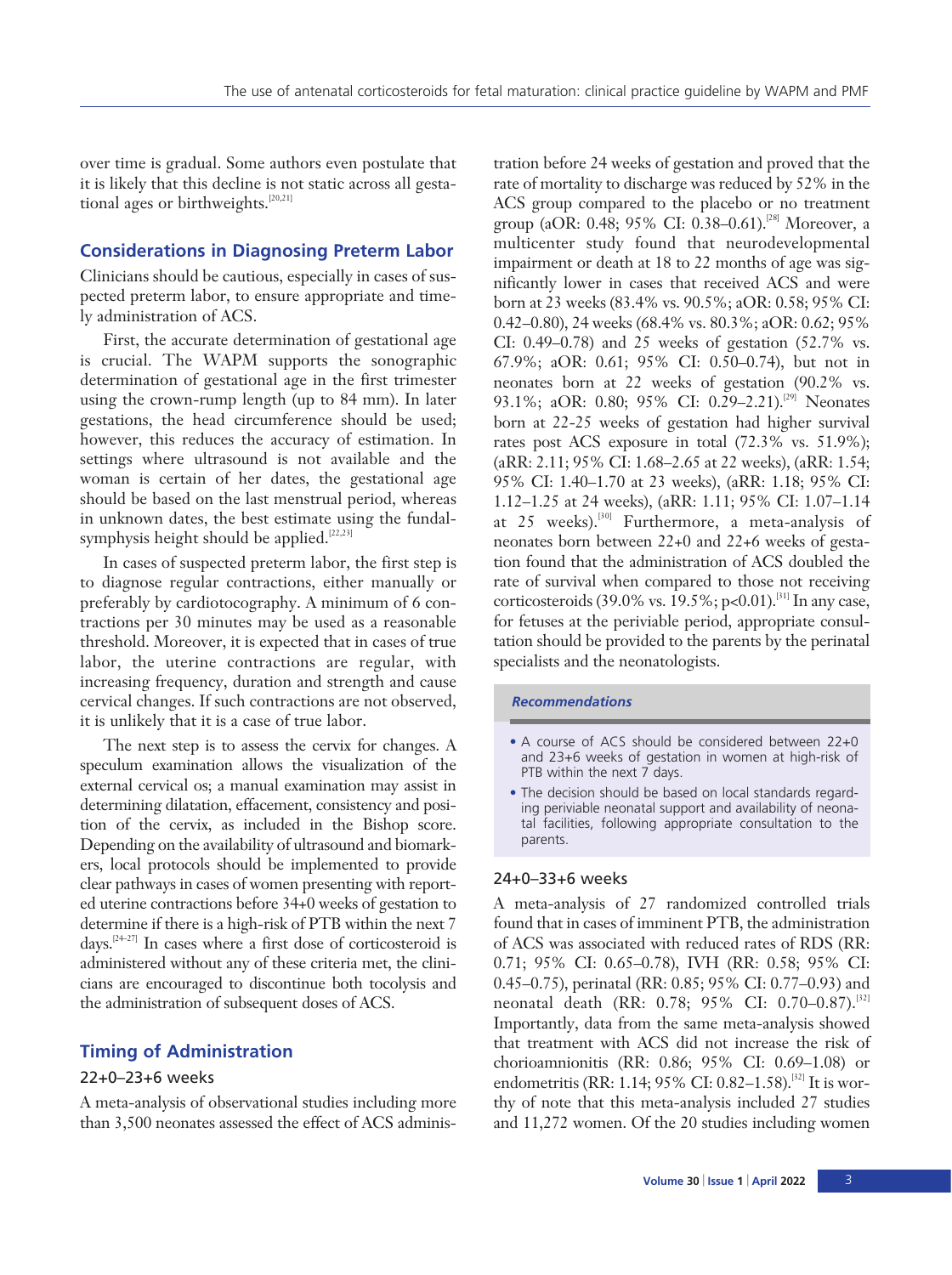between 24 and 34 weeks of gestation, all but one (WHO 2020, in low-income countries only) were conducted between 1972 and 2002. Overall, 17 studies (all up to 2002) were conducted in high-income countries and 10 in middle- and lower-income countries, 15 of 27 included only singleton pregnancies, whereas the rest included multiples as well, 19 studies used a single course of steroids whereas 8 used either single or repeated doses and 16 used placebo whereas the rest compared ACS with no treatment. It should also be noted that this meta-analysis concluded that more detailed data are needed for certain high-risk groups (including multiple pregnancies, diabetes or hypertension).

In 2015, the ACT study raised some concerns regarding the use of steroids in low-income countries as it found that the administration of ACS probably increased neonatal mortality.<sup>[33]</sup> However, this study received criticism for certain limitations. The WHO study (2020) was subsequently conducted to resolve this issue and concluded that the use of dexamethasone resulted in significantly lower risks of neonatal death (RR: 0.84; 95% CI: 0.72–0.97) and stillbirth or neonatal death (RR: 0.88; 95% CI: 0.78–0.99) than the use of placebo, without an increase in the incidence of maternal bacterial infection.[34] Therefore, current data supports the use of ACS both in high- and low-income countries.

#### *Recommendation*

# 34+0–36+6 weeks

In the first decade of research on ACS (1972–1981), most studies included cases up to 36+6 weeks. Subsequently, all studies focused on cases up to 34+6 weeks. However, between 2010 and 2018, a series of studies looked again at the possible benefit of steroids in late preterm fetuses.<sup>[35]</sup>

The Antenatal Late Preterm Steroids (ALPS) study was a multicenter prospective randomized controlled study that assessed the impact of ACS between 34+0 and 36+5 weeks of gestation, using strict criteria for the definition of threatened preterm labor. They found a significant reduction in the primary composite adverse outcome (neonatal respiratory treatment in the first 72 hours, stillbirth or neonatal death within 72 hours of birth) (RR: 0.80; 95% CI: 0.66–0.97), TTN, severe respiratory complications, administration of surfactant and bronchopulmonary dysplasia.<sup>[36]</sup> No significant differences were identified in the incidence of chorioamnionitis or neonatal sepsis. Interestingly, in subgroup analyses, it was found that only female fetuses had benefit from the administration of ACS regarding the primary outcome (RR: 0.64; 95% CI: 0.47–0.87). Moreover, ACS reduced the rate of the primary adverse outcome in cases of elective cesarean section at the late preterm period (RR: 0.62; 95% CI: 0.43–0.90).[36] On the other hand, neonatal hypoglycemia occurred more frequently in the steroids group (24.0% vs. 15.0%; RR: 1.60; 95% CI: 1.37–1.87).<sup>[36]</sup> It is worthy of note that hypoglycemia may be associated with subsequent neurodevelopmental morbidity in the future.<sup>[37]</sup>

#### *Recommendation*

• A single course of ACS is not routinely recommended between 34+0 and 36+6 weeks of gestation in women at high-risk of PTB within the next 7 days because of the current uncertainty regarding the benefit to risk ratio.

# **Type and Dose of Corticosteroids**

The beneficial effects of ACS on fetal lung maturation necessitate placental transfer from the maternal to the fetal compartment. Placental passage of drugs varies extensively, both between compounds, as well as throughout the different stages of pregnancy. This explains why beta- or dexamethasone are administered for fetal lung maturation; no significant differences have been identified in fetal lung maturation between these two steroids.<sup>[38,39]</sup> The most commonly offered regimens are a total of 24 mg divided in either two doses of 12 mg IM of betamethasone or 4 doses of 6 mg IM of dexamethasone; up to 80% of corticosteroid receptors are occupied using these doses, leading to the stimulation of corticosteroid receptors response to the fetus.[12,40–42] In addition, using higher doses of betamethasone did not increase its efficacy,<sup>[43]</sup> while a shortened dosing interval of corticosteroids may be associated with NEC, therefore it should be avoided.<sup>[44]</sup>

Regarding the differences between the two options, betamethasone has been associated with a lower risk of chorioamnionitis and RDS compared to dexamethasone.<sup>[38]</sup> On the other hand, in the dexamethasone group, the risk of IVH was lower (RR: 0.44; 95% CI:

<sup>•</sup> A single course of ACS should be administered between 24+0 and 33+6 weeks of gestation in women at high-risk of PTB within the next 7 days.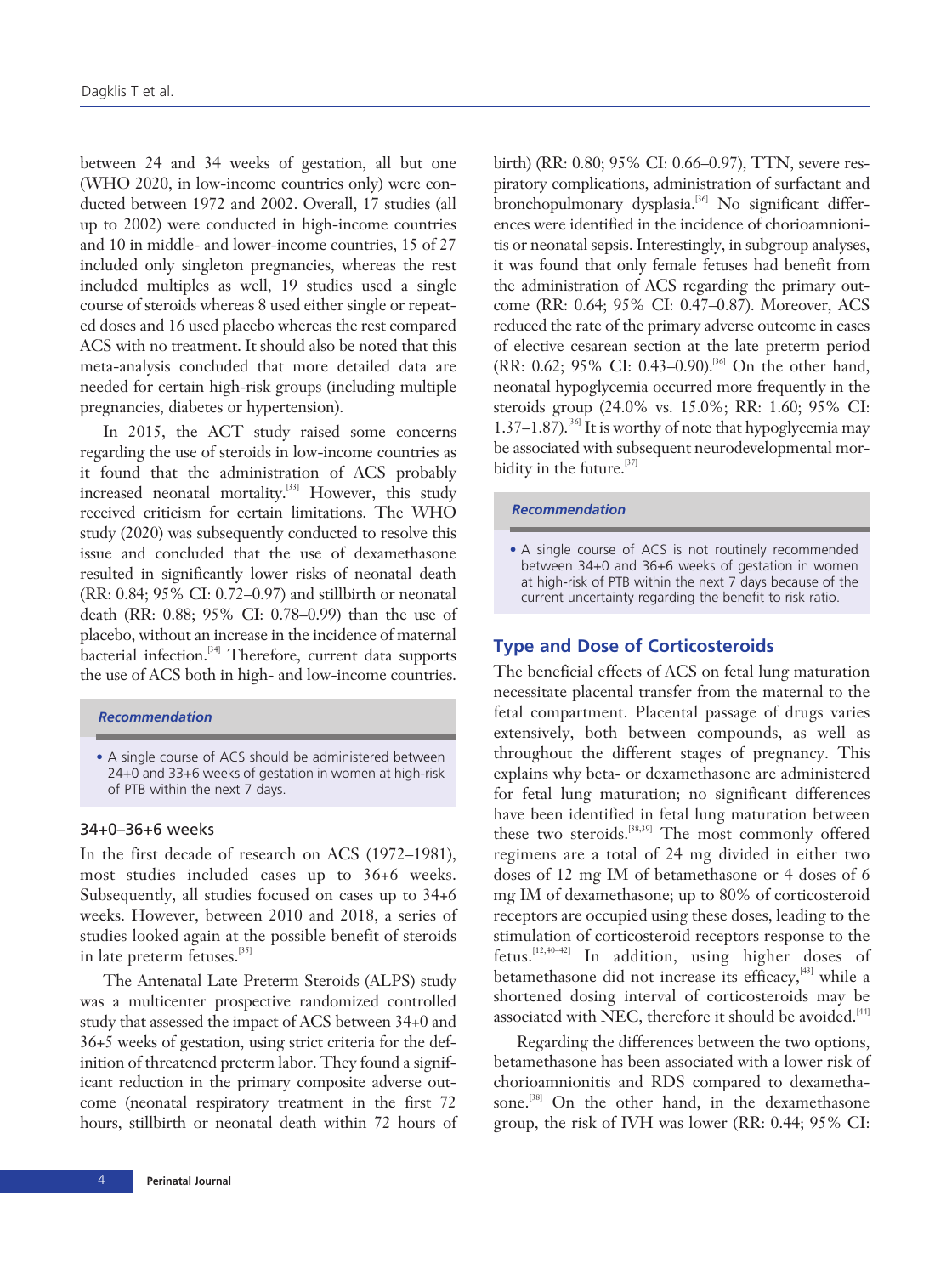0.21–0.92) and the duration of hospitalization in neonatal intensive care unit (NICU) was shorter (mean difference – MD: -0.91 days; 95% CI: -1.77 to -  $0.05$ ).<sup>[39]</sup> Based on the available in vitro and in vivo observations, it is reasonable to state that beta- and dexamethasone display similar biological activity and exposure, so that preferences rather relate to availability or costs.<sup>[45]</sup>

#### *Recommendation*

• Either betamethasone (2 doses of 12 mg IM in a 24-h interval) or dexamethasone (4 doses of 6 mg IM at 12-h intervals) may be administered for fetal lung maturation.

# **Repeated Courses**

The ACTORDS study reported that the weekly repeated doses of betamethasone, following an initial course in cases remaining undelivered for more than 7 days, were associated with fewer respiratory complications, including  $RDS<sup>[46]</sup>$  Accordingly, a Cochrane review found that repeated doses were associated with lower rates of RDS (RR: 0.83; 95% CI: 0.75–0.91) and a reduction in the rates of serious adverse neonatal outcomes (RR: 0.84; 95% CI: 0.75–0.94).[47] However, the policy of repeated dose(s) has been linked to a reduction in the mean birthweight (MD: -75.79g; 95% CI: - 117.63 to  $-33.96$ .<sup>[47]</sup> Another meta-analysis confirmed these findings and found lower rates of respiratory support in neonates treated with repeated ACS during pregnancy compared to no treatment (RR: 0.91: 95% CI: 0.85–0.97), but the birthweight was lower in the repeated ACS group (MD: -0.12; 95% CI: -0.18 to - 0.06).<sup>[48]</sup> Furthermore, a trial reported increased rates of SGA for the repeated doses group (≥4 courses) (10th centile: 19.3% vs. 8.4%; 5th centile 10.4% vs. 4.7%).<sup>[49]</sup> Additionally, repeated corticosteroids doses have been correlated with a reduction in the placental weight.<sup>[50]</sup> In a pre-planned secondary analysis of data from the ACTORDS study, including neurocognitive function at 6–8 years as primary outcome, it was found that repeated antenatal betamethasone treatment, compared to placebo, was not associated with adverse effects on neurocognitive function at 6 to 8 years of age, even in the presence of FGR.<sup>[51]</sup> Although there is evidence of a certain short-term respiratory benefit, long-term outcomes remain unclear. It should be noted that the uncertainty on the possible usefulness of repeated ACS doses highlights the continuing failure to accurately predict imminent PTB.

#### *Recommendations*

- Repeated doses of ACS following an initial course of ACS are not recommended.
- A single rescue course of ACS is not routinely recommended. It may be administered up to 33+6 weeks of gestation in women at high-risk of PTB within the next 7 days when a course of ACS has been administered at least 14 days before.

# **Scheduled Cesarean Delivery at Term**

A meta-analysis showed that ACS administration 48 hours before scheduled cesarean section at term was associated with a lower risk of TTN (RR: 0.38; 95% CI: 0.25–0.57), RDS (RR: 0.40; 95% CI: 0.27–0.59) and need for mechanical ventilation (RR: 0.19; 95% CI: 0.08–0.43), and also a shorter stay in NICU (MD: -7.44 days; 95% CI: -7.44 to -7.43) and higher Apgar scores.<sup>[52]</sup> However, according to the most recent Cochrane review on this issue, which is based on the data from only one trial (Antenatal Steroids for Term Elective Cesarean Section - ASTECS<sup>[53]</sup>), it is uncertain if ACS reduces the risk of RDS (RR: 0.34; 95% CI: 0.07-1.65) or TTN (RR: 0.52; 95% CI: 0.25-1.11).<sup>[54]</sup> On the other hand, ACS probably reduces the risk of admission to neonatal special care for respiratory complications (RR: 0.45; 95% CI: 0.22–0.90), while they have no effect on the risk of needing mechanical ventilation (RR: 4.07; 95% CI: 0.46–36.27).<sup>[54]</sup>

# *Recommendations*

- ACS are not routinely recommended before scheduled cesarean section at term because of the current uncertainty regarding the benefit to risk ratio.
- In the absence of other indications, a scheduled cesarean section should not be performed before 39+0 weeks of gestation.

# **Special Populations**

#### Multiple gestation

According to data from the EPIPAGE-2 trial, the administration of ACS in twin pregnancies at high-risk of PTB within the next 7 days was significantly associated with a reduced rate of periventricular leukomalacia or IVH grade III/IV (aOR: 0.2; CI 95%: 0.1–0.5) and in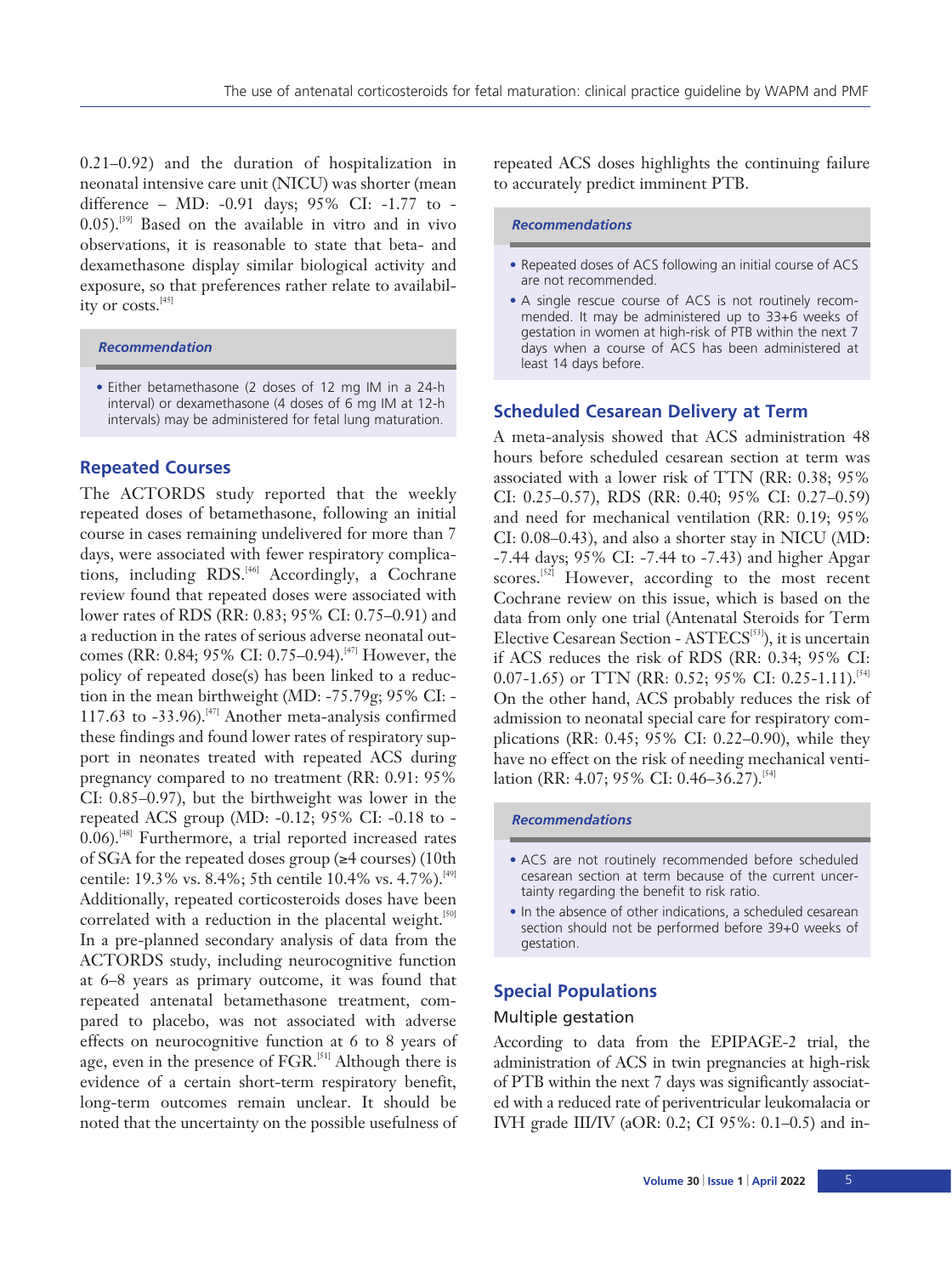hospital mortality (aOR: 0.3; 95% CI: 0.1-0.6).<sup>[55]</sup> Based on a recent Cochrane review, there was no effect of ACS on twin pregnancies regarding the outcomes of fetal death, perinatal death, neonatal death, RDS, and IVH; however, the number of studies and the number of the participants were limited.<sup>[32]</sup> With regards to the hypothesis that multiple gestations may have higher needs of corticosteroids, it has been proven that cord blood levels of steroids are similar to those observed in singletons.[56,57]

# *Recommendation*

• In multiple pregnancies, ACS should be administered at the same dosage and indications as in singleton pregnancies.

#### **Obesity**

Some concerns have been raised whether the doses of ACS should be modified according to body mass index. There is limited data to make relevant recommendations; based on a study of 55 participants, cord blood levels of corticosteroids were comparable between the groups of obese and non-obese pregnant women.<sup>[56]</sup>

#### *Recommendation*

• In obese women, ACS should be administered at the same dosage and indications as in women without obesity.

#### Preterm prelabor rupture of membranes

There is still no consensus on the criteria to diagnose PPROM and there is very little evidence on the accurate prediction of women with PPROM that are more likely to deliver within 7 days.<sup>[58]</sup> Moreover, concerns have been raised regarding a possible increase in the incidence of perinatal infection in women with PPROM treated with ACS. A meta-analysis including more than 1,400 women with PPROM found that ACS reduces the risk of RDS (RR: 0.56; 95% CI: 0.46–0.70), IVH (RR: 0.47; 95% CI: 0.31–0.70) and NEC (RR: 0.21; 95% CI: 0.05–0.82) without increasing the risk of maternal infection (RR: 0.86; 95% CI: 0.61–1.20) or neonatal infection (RR: 1.05; 95% CI: 0.66–1.68).<sup>[59]</sup> Similarly, a subgroup analysis of the latest Cochrane review showed no differences in the effect on perinatal, neonatal and fetal death, RDS, endometritis or chorioamnionitis.<sup>[32]</sup> A study investigating the effect of a repeat ACS course in cases with PPROM showed that women receiving a repeat

# *Recommendation*

#### Fetal growth restriction

There are no randomized studies on the effect of ACS in FGR. It has been proposed that these fetuses may not benefit as much from this therapy as their lung maturation might be physiologically enhanced (given chronic stress and 11-B-HSD II breakdown) or may even be detrimental as shown by some animal studies. Furthermore, some reports have described that ACS can reduce mean birthweight at the expense of the reduction of the cranial perimeter. However, more recent studies have shown that the detrimental effect on weight may only be a consequence of repeat courses and that some poor outcomes associated to these fetuses may have been influenced by maternal comorbidity. Furthermore, a secondary analysis from the ACTORDS trial found that, in 139 FGR fetuses, repeated antenatal betamethasone treatment compared with placebo was not associated with adverse effects on neurocognitive function at 6 to 8 years of age, even in the presence of FGR.<sup>[51]</sup>

A 2009 review that included 5 studies with 664 fetuses found no differences in terms of morbidity, mortality, respiratory distress syndrome, IVH or NEC.<sup>[62]</sup> These results, however, may have been underpowered to detect differences among outcomes. A more recent meta-analysis conducted in 2020, including 13 studies with 6,387 FGR and small for gestational age infants, found that neonatal mortality was significantly lower among infants who received ACS (12.8% vs. 15.1%; OR: 0.63; 95% CI: 0.46–0.86), with significant heterogeneity between studies ( $I^2$ =55.1%; p=0.011).<sup>[63]</sup> There was no significant difference in respiratory distress syndrome, NEC, IVH and periventricular leukomalacia, bronchopulmonary dysplasia or chronic lung disease of prematurity, or neonatal sepsis.

Finally, a small sub-analysis from the TRUFFLE 2 feasibility study found no benefit from ACS administration beyond 32 weeks of gestation.<sup>[64]</sup> However, in

<sup>•</sup> A single course of ACS is recommended at the time of diagnosis of PPROM when gestational age criteria are met.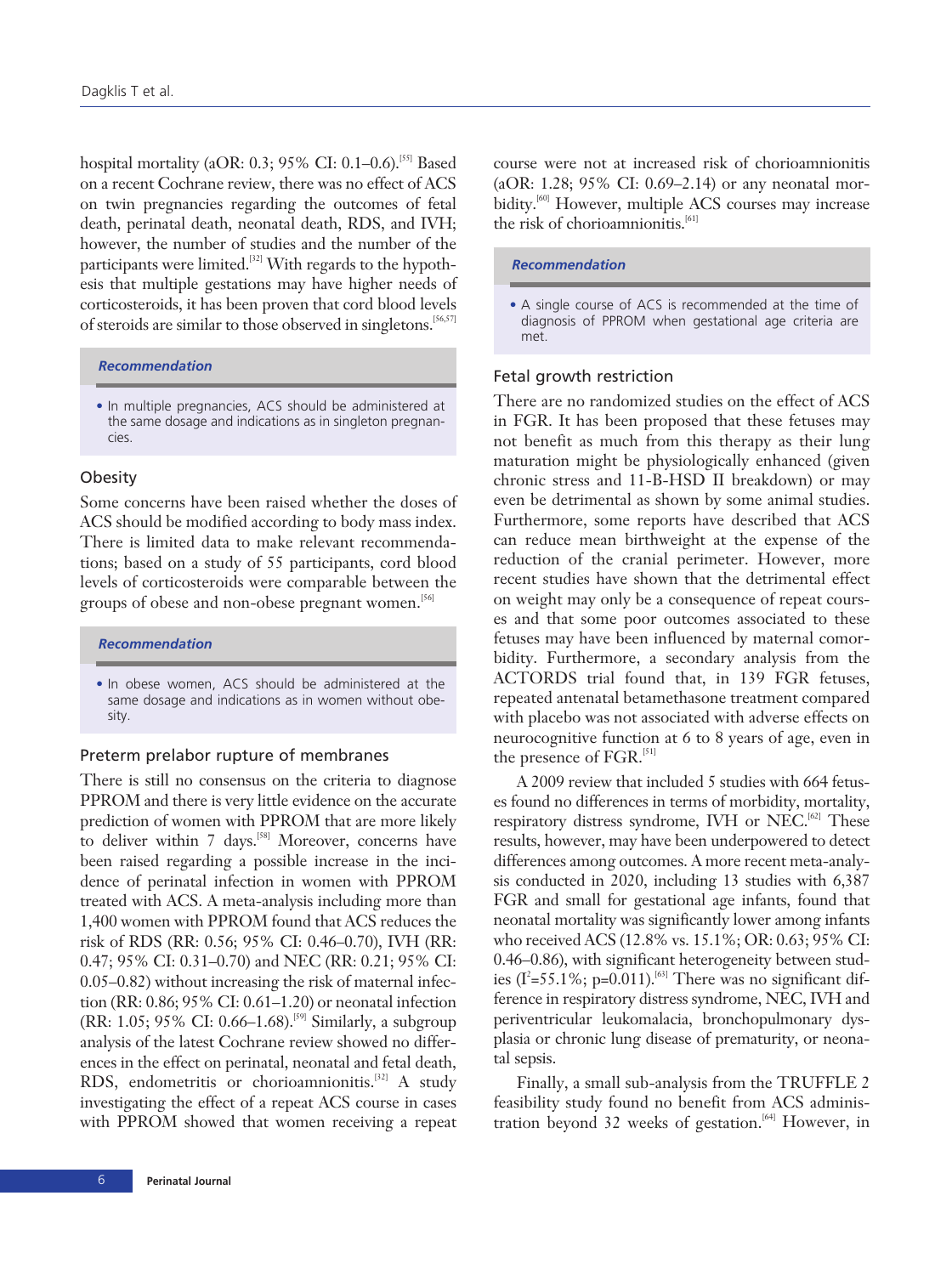this matched case-control study, the sample size was too small to enable evaluation of all outcomes.

Therefore, most recent data indicate that ACS reduces neonatal mortality in FGR cases delivered preterm (specially <32+0 weeks of gestational age), with no apparent effect on neonatal morbidity short or long term.

## *Recommendation*

• In cases complicated with FGR, ACS should be administered at the same dosage and indications as in appropriate for gestational age fetuses.

#### Diabetes mellitus

Pregnant women with diabetes are usually excluded from studies due to the adverse effects of corticosteroids on glycemic control.[65] Accordingly, a systematic review could not retrieve any comparative studies of ACS in cases of either pregestational or gestational diabetes.<sup>[65]</sup> An increase in glucose levels is usually identified after ACS administration for up to seven days after the first dose in pregnant women with or without diabetes.<sup>[66,67]</sup>

#### *Recommendations*

- In diabetic women, ACS should be administered at the same dosage and indications as in women without diabetes.
- Close monitoring of the maternal blood glucose levels is recommended for women with diabetes in the following days after the administration of ACS.
- After the administration of ACS, screening with glucose tolerance test should be delayed for at least one week.

# **Short- and Long-Term Outcomes of Corticosteroids in the Offspring**

As the primary stress hormone is cortisol, ACS given to women with a singleton or multiple pregnancy prior to PTB interfere with endogenous stress hormone action and thus may have short- and long-term implications.<sup>[68]</sup> Whereas a single course of ACS is associated with immediate adverse effects such as postnatal hypoglycemia, [36,69] long-term adverse effects including reduced fetal growth[48,70,71] or poor academic performance were only unequivocally documented when ACS have been administered repeatedly.<sup>[72,73]</sup> Moreover, according to data from a population-based study in Finland, exposure to ACS was significantly associated with mental and behavioral disorders in children.<sup>[74]</sup>

The latest Cochrane meta-analysis found that a single course of ACS given to women with a singleton or multiple pregnancy prior to anticipated PTB (elective, or following rupture of membranes or spontaneous labor) leads to a reduction in the incidence of developmental delay in childhood (RR: 0.51; 95% CI:  $0.27-0.97$ ).<sup>[32]</sup> The same meta-analysis found no increase on intellectual impairment, visual impairment, or hearing impairment, neither in childhood nor in adulthood. It is worthy of note that, in this meta-analysis, a large proportion of deliveries occurred at >37 weeks of gestation. Another meta-analysis that included only children born before 34 weeks of gestation and focused specifically on neurodevelopmental outcome after a single course of ACS found an improvement in most neurodevelopmental outcomes in the offspring.<sup>[75]</sup>

Repeated courses of ACS (a second or weekly doses after an initial ACS course) decreased fetal growth as an indicator of a global effect on the fetus. $[48,70,71]$  At 5 years of age, children exposed to repeated ACS that were delivered after 37 weeks of gestation showed a significant increase in neurosensory disability but were otherwise intact.[73] There was also a directional trend for more cerebral palsy at 2–3 years of age following repeat ACS in a National Institute of Child Health and Development trial, but no other abnormalities were identified.<sup>[72]</sup> In a complex study approach to judge gestational age-specific risks vs. benefits of multicourse ACS for preterm labor, it was found that below 29 weeks of gestation a repeat course in case of anticipated PTB is beneficial whereas after 29 weeks the longterm side effects, including growth retardation and neurodevelopmental delay predominate.<sup>[76]</sup>

# **Conclusion**

Despite the usefulness of ACS in improving neonatal outcomes, there are still certain unresolved issues. The main setback remains the failure to accurately identify which of the women that present with preterm contractions or PPROM are most likely to deliver within the next 7 days. In view of the uncertainty regarding the long-term effects of ACS and neonatal hypoglycemia, especially in late preterm neonates, the WAPM recommends that the use of ACS should adhere to strict guidelines. Thus, until more data are available from prospective studies, the clinicians are advised to administer a single course of ACS in cases that are at high-risk of PTB within the next 7 days and the gestational age is between 22+0 and 33+6 weeks. To achieve that, they should be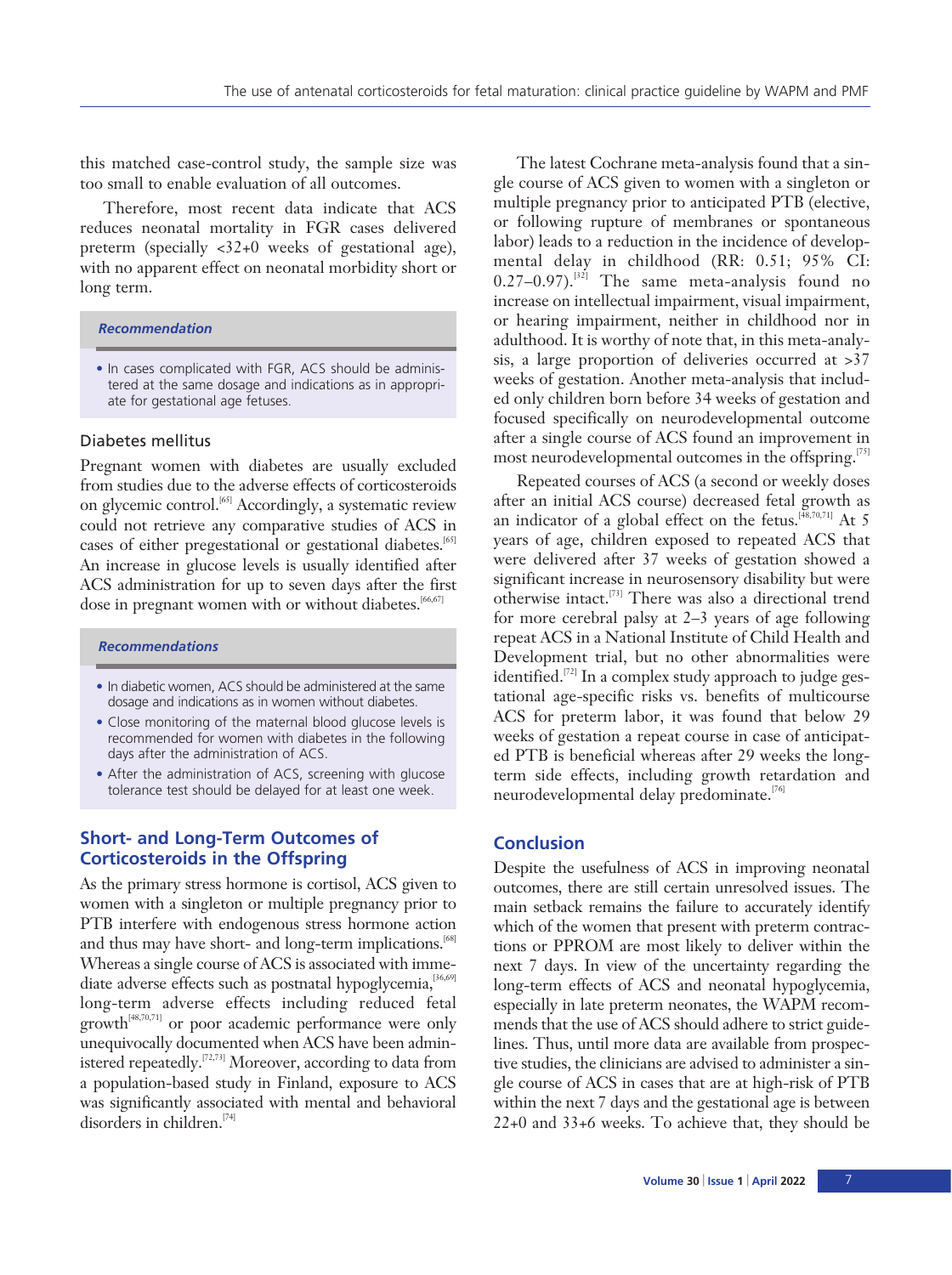supported by comprehensive protocols that describe the diagnosis of preterm labor based on the availability of resources and expertise in their settings.

# Implications for future research

- Accurate diagnosis of preterm labor with intact membranes
- Accurate prognosis of PTB within the next 7 days in cases with PPROM
- Effectiveness of strict criteria of preterm labor on the timely use of ACS
- Effect of ACS on multiple pregnancies
- Value of administration of ACS in women already on steroids for other indications
- Exact timing of ACS administration in elective cases to maximize their effectiveness
- Cardiovascular long-term outcomes of the offspring following the administration of ACS
- Long-term outcomes in the offspring of women that received ACS but subsequently not delivered preterm

#### Summary of recommendations

- A course of ACS should be considered between 22+0 and 23+6 weeks of gestation in women at high-risk of PTB within the next 7 days. The decision should be based on local standards regarding periviable neonatal support and availability of neonatal facilities, following appropriate consultation to the parents.
- A single course of ACS should be administered between 24+0 and 33+6 weeks of gestation in women at high-risk of PTB within the next 7 days.
- A single course of ACS is not routinely recommended between 34+0 and 36+6 weeks of gestation in women at high-risk of PTB within the next 7 days because of the current uncertainty regarding the benefit to risk ratio.
- Either betamethasone (2 doses of 12 mg IM in a 24 h interval) or dexamethasone (4 doses of 6 mg IM at 12-h intervals) may be administered for fetal lung maturation.
- Repeated doses of ACS following an initial course of ACS are not recommended. A single rescue course of ACS is not routinely recommended. It may be administered up to 33+6 weeks of gestation in women at high-risk of PTB within the next 7

days when a course of ACS has been administered at least 14 days before.

- ACS is not routinely recommended before scheduled cesarean section at term because of the current uncertainty regarding the benefit to risk ratio. In the absence of other indications, a scheduled cesarean section should not be performed before 39+0 weeks of gestation.
- In multiple pregnancies, ACS should be administered at the same dosage and indications as in singleton pregnancies.
- In obese women, ACS should be administered at the same dosage and indications as in women without obesity.
- A single course of ACS is recommended at the time of diagnosis of PPROM when gestational age criteria are met.
- In cases complicated with FGR, ACS should be administered at the same dosage and indications as in appropriate for gestational age fetuses.
- In diabetic women, ACS should be administered at the same dosage and indications as in women without diabetes. Close monitoring of the maternal blood glucose levels is recommended for women with diabetes in the following days after the administration of ACS.
- After the administration of ACS, screening with glucose tolerance test should be delayed for at least one week.

#### **Research funding:** None declared.

**Author contributions:** All authors have accepted responsibility for the entire content of this manuscript and approved its submission.

**Conflicts of interest:** Authors state no conflict of interest.

**Informed consent:** Not applicable.

**Ethical approval:** Not applicable.

## **References**

- 1. World Health Organization (WHO 2016). ICD-10: international statistical classification of diseases and related health problems: tenth revision. 5th ed. https://icd.who.int/browse10/ Content/statichtml/ICD10Volume2\_en\_2016.pdf [Accessed 30 Dec 2021].
- 2. Romero R, Dey SK, Fisher SJ. Preterm labor: one syndrome, many causes. Science 2014;345:760-5. [\[PubMed\]](http://www.ncbi.nlm.nih.gov/pubmed/25124429) [[CrossRef\]](http://dx.doi.org/10.1126/science.1251816)
- 3. Stoll BJ, Hansen NI, Bell EF, Walsh MC, Carlo WA, Shankaran S, et al.; Eunice Kennedy Shriver National Institute of Child Health and Human Development Neonatal Research Network. Trends in care practices, morbidity, and mortality of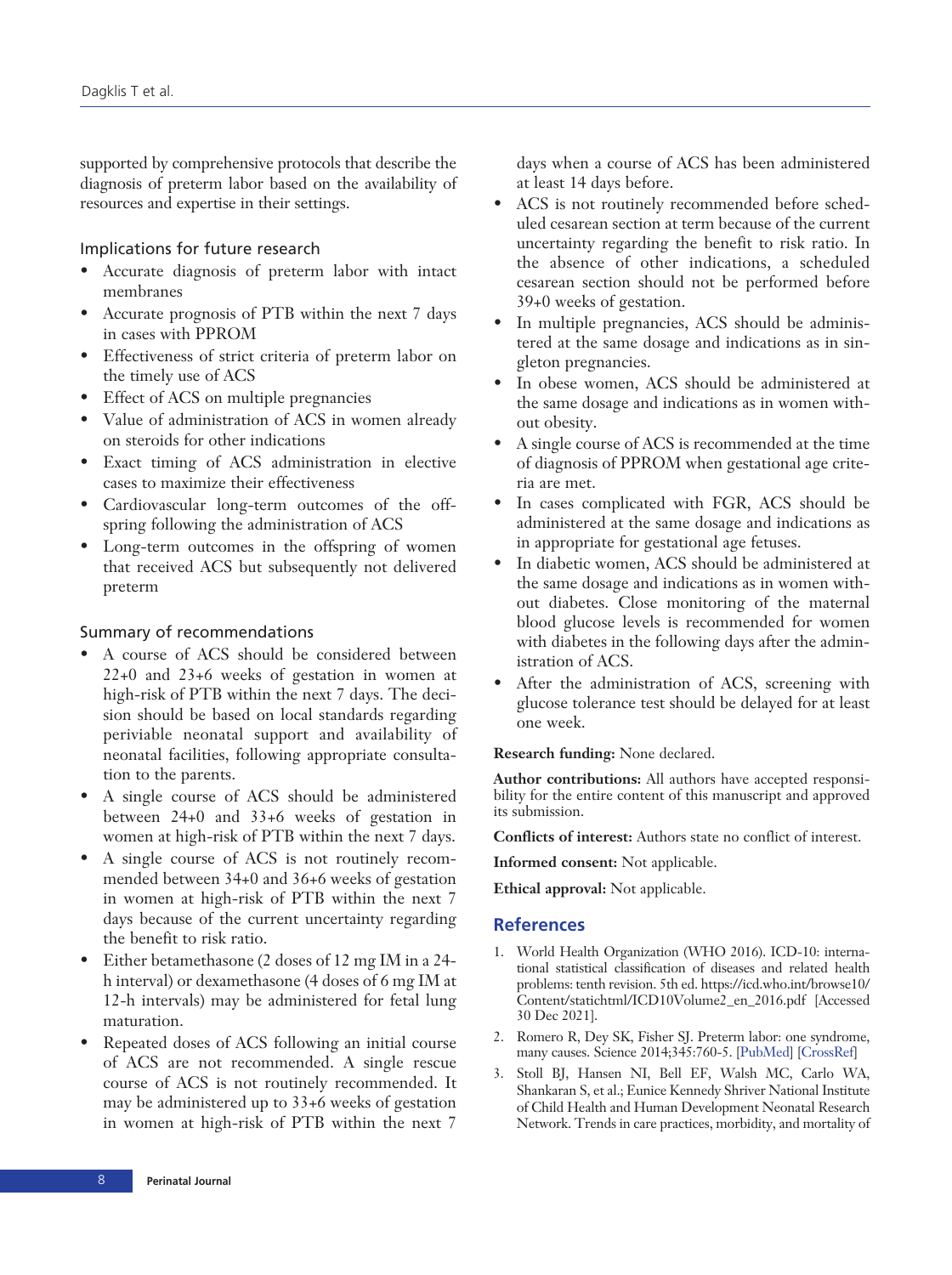extremely preterm neonates, 1993–2012. JAMA 2015;314: 1039–51. [[PubMed\]](http://www.ncbi.nlm.nih.gov/pubmed/26348753) [\[CrossRef\]](http://dx.doi.org/10.1001/jama.2015.10244)

- 4. Dagklis T, Tsakiridis I, Papazisis G, Athanasiadis A. Efficacy and safety of corticosteroids' administration for pulmonary immaturity in anticipated preterm delivery. Curr Pharm Des 2021;27:3754–61. [[PubMed](http://www.ncbi.nlm.nih.gov/pubmed/33423644)] [\[CrossRef](http://dx.doi.org/10.2174/1381612826666201207102910)]
- 5. Liggins GC, Howie RN. A controlled trial of antepartum glucocorticoid treatment for prevention of the respiratory distress syndrome in premature infants. Pediatrics 1972;50:515–25. [[PubMed](http://www.ncbi.nlm.nih.gov/pubmed/4561295)] [\[CrossRef\]](http://dx.doi.org/10.1542/peds.50.4.515)
- 6. Adams TM, Kinzler WL, Chavez MR, Vintzileos AM. The timing of administration of antenatal corticosteroids in women with indicated preterm birth. Am J Obstet Gynecol 2015;212:645 e1–4. [\[PubMed](http://www.ncbi.nlm.nih.gov/pubmed/25460843)] [\[CrossRef\]](http://dx.doi.org/10.1016/j.ajog.2014.11.021)
- 7. van der Laan S, Meijer OC. Pharmacology of glucocorticoids: beyond receptors. Eur J Pharmacol 2008;585:483–91. [[PubMed](http://www.ncbi.nlm.nih.gov/pubmed/18410913)] [\[CrossRef\]](http://dx.doi.org/10.1016/j.ejphar.2008.01.060)
- 8. Hillman NH, Kallapur SG, Jobe AH. Physiology of transition from intrauterine to extrauterine life. Clin Perinatol 2012;39: 769–83. [[PubMed\]](http://www.ncbi.nlm.nih.gov/pubmed/23164177) [\[CrossRef](http://dx.doi.org/10.1016/j.clp.2012.09.009)]
- 9. Rubarth LB, Quinn J. Respiratory development and respiratory distress syndrome. Neonatal Netw 2015;34:231–8. [[PubMed\]](http://www.ncbi.nlm.nih.gov/pubmed/26802638) [[CrossRef\]](http://dx.doi.org/10.1891/0730-0832.34.4.231)
- 10. Jobe AH. The amazing premature lung. Am J Perinatol 2019; 36(S02):S1–S3. [\[PubMed](http://www.ncbi.nlm.nih.gov/pubmed/31238349)] [\[CrossRef\]](http://dx.doi.org/10.1055/s-0039-1691768)
- 11. Whitsett JA, Matsuzaki Y. Transcriptional regulation of perinatal lung maturation. Pediatr Clin North Am 2006;53:873– 87, viii. [[PubMed\]](http://www.ncbi.nlm.nih.gov/pubmed/17027615) [\[CrossRef](http://dx.doi.org/10.1016/j.pcl.2006.08.009)]
- 12. Ballard PL, Ballard RA. Scientific basis and therapeutic regimens for use of antenatal glucocorticoids. Am J Obstet Gynecol 1995;173:254–62. [[PubMed\]](http://www.ncbi.nlm.nih.gov/pubmed/7631700) [\[CrossRef](http://dx.doi.org/10.1016/0002-9378(95)90210-4)]
- 13. Hogan M, Kuliszewski M, Lee W, Post M. Regulation of phosphatidylcholine synthesis in maturing type II cells: increased mRNA stability of CTP:phosphocholine cytidylyltransferase. Biochem J 1996;314(Pt 3):799–803. [[CrossRef\]](http://dx.doi.org/10.1042/bj3140799)
- 14. McEvoy C, Schilling D, Peters D, Tillotson C, Spitale P, Wallen L, et al. Respiratory compliance in preterm infants after a single rescue course of antenatal steroids: a randomized controlled trial. Am J Obstet Gynecol 2010;202:544.e1–9. [[PubMed](http://www.ncbi.nlm.nih.gov/pubmed/20227053)] [\[CrossRef\]](http://dx.doi.org/10.1016/j.ajog.2010.01.038)
- 15. Seidner S, Pettenazzo A, Ikegami M, Jobe A. Corticosteroid potentiation of surfactant dose response in preterm rabbits. J Appl Physiol (1985) 1988;64:2366-71. [\[PubMed\]](http://www.ncbi.nlm.nih.gov/pubmed/3403420) [[CrossRef\]](http://dx.doi.org/10.1152/jappl.1988.64.6.2366)
- 16. Roberts D, Dalziel S. Antenatal corticosteroids for accelerating fetal lung maturation for women at risk of preterm birth. Cochrane Database Syst Rev 2006;(3):CD004454. [\[PubMed\]](http://www.ncbi.nlm.nih.gov/pubmed/16856047) [[CrossRef\]](http://dx.doi.org/10.1002/14651858.CD004454.pub2)
- 17. Elimian A, Figueroa R, Spitzer AR, Ogburn PL, Wiencek V, Quirk JG. Antenatal corticosteroids: are incomplete courses beneficial? Obstet Gynecol 2003;102:352–5. [\[PubMed\]](http://www.ncbi.nlm.nih.gov/pubmed/12907112) [[CrossRef\]](http://dx.doi.org/10.1016/s0029-7844(03)00485-x)
- 18. Vermillion ST, Soper DE, Newman RB. Is betamethasone effective longer than 7 days after treatment? Obstet Gynecol 2001;97:491–3. [\[PubMed\]](http://www.ncbi.nlm.nih.gov/pubmed/11275015) [[CrossRef\]](http://dx.doi.org/10.1016/s0029-7844(00)01178-9)
- 19. Peaceman AM, Bajaj K, Kumar P, Grobman WA. The interval between a single course of antenatal steroids and delivery

and its association with neonatal outcomes. Am J Obstet Gynecol 2005;193:1165–9. [\[PubMed\]](http://www.ncbi.nlm.nih.gov/pubmed/16157131) [\[CrossRef\]](http://dx.doi.org/10.1016/j.ajog.2005.06.050)

- 20. Bonanno C, Wapner RJ. Antenatal corticosteroids in the management of preterm birth: are we back where we started? Obstet Gynecol Clin North Am 2012;39:47–63. [\[PubMed](http://www.ncbi.nlm.nih.gov/pubmed/22370107)] [[CrossRef\]](http://dx.doi.org/10.1016/j.ogc.2011.12.006)
- 21. Gates S, Brocklehurst P. Decline in effectiveness of antenatal corticosteroids with time to birth: real or artefact? BMJ 2007;335:77–9. [\[PubMed](http://www.ncbi.nlm.nih.gov/pubmed/17626962)] [\[CrossRef\]](http://dx.doi.org/10.1136/bmj.39225.677708.80)
- 22. Savitz DA, Terry JW, Jr., Dole N, Thorp JM, Jr., Siega-Riz AM, Herring AH. Comparison of pregnancy dating by last menstrual period, ultrasound scanning, and their combination. Am J Obstet Gynecol 2002;187:1660–6. [\[PubMed\]](http://www.ncbi.nlm.nih.gov/pubmed/12501080) [\[CrossRef\]](http://dx.doi.org/10.1067/mob.2002.127601)
- 23. Loughna P, Chitty L, Evans T, Chudleigh T. Fetal size and dating: charts recommended for clinical obstetric practice. Ultrasound 2009;17:161–7. [[CrossRef\]](http://dx.doi.org/10.1179/174313409X448543)
- 24. Berghella V, Saccone G. Fetal fibronectin testing for reducing the risk of preterm birth. Cochrane Database Syst Rev 2019;(7):CD006843. [\[PubMed\]](http://www.ncbi.nlm.nih.gov/pubmed/31356681) [\[CrossRef\]](http://dx.doi.org/10.1002/14651858.CD006843.pub3)
- 25. Berghella V, Saccone G. Cervical assessment by ultrasound for preventing preterm delivery. Cochrane Database Syst Rev 2019;(9):CD007235. [\[PubMed\]](http://www.ncbi.nlm.nih.gov/pubmed/31553800) [\[CrossRef\]](http://dx.doi.org/10.1002/14651858.CD007235.pub4)
- 26. Tsoi E, Fuchs IB, Rane S, Geerts L, Nicolaides KH. Sonographic measurement of cervical length in threatened preterm labor in singleton pregnancies with intact membranes. Ultrasound Obstet Gynecol 2005;25:353–6. [[PubMed](http://www.ncbi.nlm.nih.gov/pubmed/15736212)] [[CrossRef\]](http://dx.doi.org/10.1002/uog.1809)
- 27. DeFranco EA, Lewis DF, Odibo AO. Improving the screening accuracy for preterm labor: is the combination of fetal fibronectin and cervical length in symptomatic patients a useful predictor of preterm birth? A systematic review. Am J Obstet Gynecol 2013;208:233.e1–6. [\[PubMed](http://www.ncbi.nlm.nih.gov/pubmed/23246314)] [[CrossRef\]](http://dx.doi.org/10.1016/j.ajog.2012.12.015)
- 28. Park CK, Isayama T, McDonald SD. Antenatal corticosteroid therapy before 24 weeks of gestation: a systematic review and meta-analysis. Obstet Gynecol 2016;127:715–25. [\[PubMed](http://www.ncbi.nlm.nih.gov/pubmed/26959200)] [[CrossRef\]](http://dx.doi.org/10.1097/AOG.0000000000001355)
- 29. Carlo WA, McDonald SA, Fanaroff AA, Vohr BR, Stoll BJ, Ehrenkranz RA, et al. Eunice Kennedy Shriver National Institute of Child Health and Human Development Neonatal Research Network. Association of antenatal corticosteroids with mortality and neurodevelopmental outcomes among infants born at 22 to 25 weeks' gestation. JAMA 2011;306: 2348–58. [[PubMed\]](http://www.ncbi.nlm.nih.gov/pubmed/22147379) [\[CrossRef](http://dx.doi.org/10.1001/jama.2011.1752)]
- 30. Ehret DEY, Edwards EM, Greenberg LT, Bernstein IM, Buzas JS, Soll RF, et al. Association of antenatal steroid exposure with survival among infants receiving postnatal life support at 22 to 25 weeks' gestation. JAMA Netw Open 2018;1:e183235. [\[PubMed](http://www.ncbi.nlm.nih.gov/pubmed/30646235)] [\[CrossRef\]](http://dx.doi.org/10.1001/jamanetworkopen.2018.3235)
- 31. Backes CH, Rivera BK, Pavlek L, Beer LJ, Ball MK, Zettler ET, et al. Proactive neonatal treatment at 22 weeks of gestation: a systematic review and meta-analysis. Am J Obstet Gynecol 2021;224:158–74. [\[PubMed\]](http://www.ncbi.nlm.nih.gov/pubmed/32745459) [\[CrossRef\]](http://dx.doi.org/10.1016/j.ajog.2020.07.051)
- 32. McGoldrick E, Stewart F, Parker R, Dalziel SR. Antenatal corticosteroids for accelerating fetal lung maturation for women at risk of preterm birth. Cochrane Database Syst Rev 2020;(12):CD004454. [[PubMed\]](http://www.ncbi.nlm.nih.gov/pubmed/33368142) [\[CrossRef](http://dx.doi.org/10.1002/14651858.CD004454.pub4)]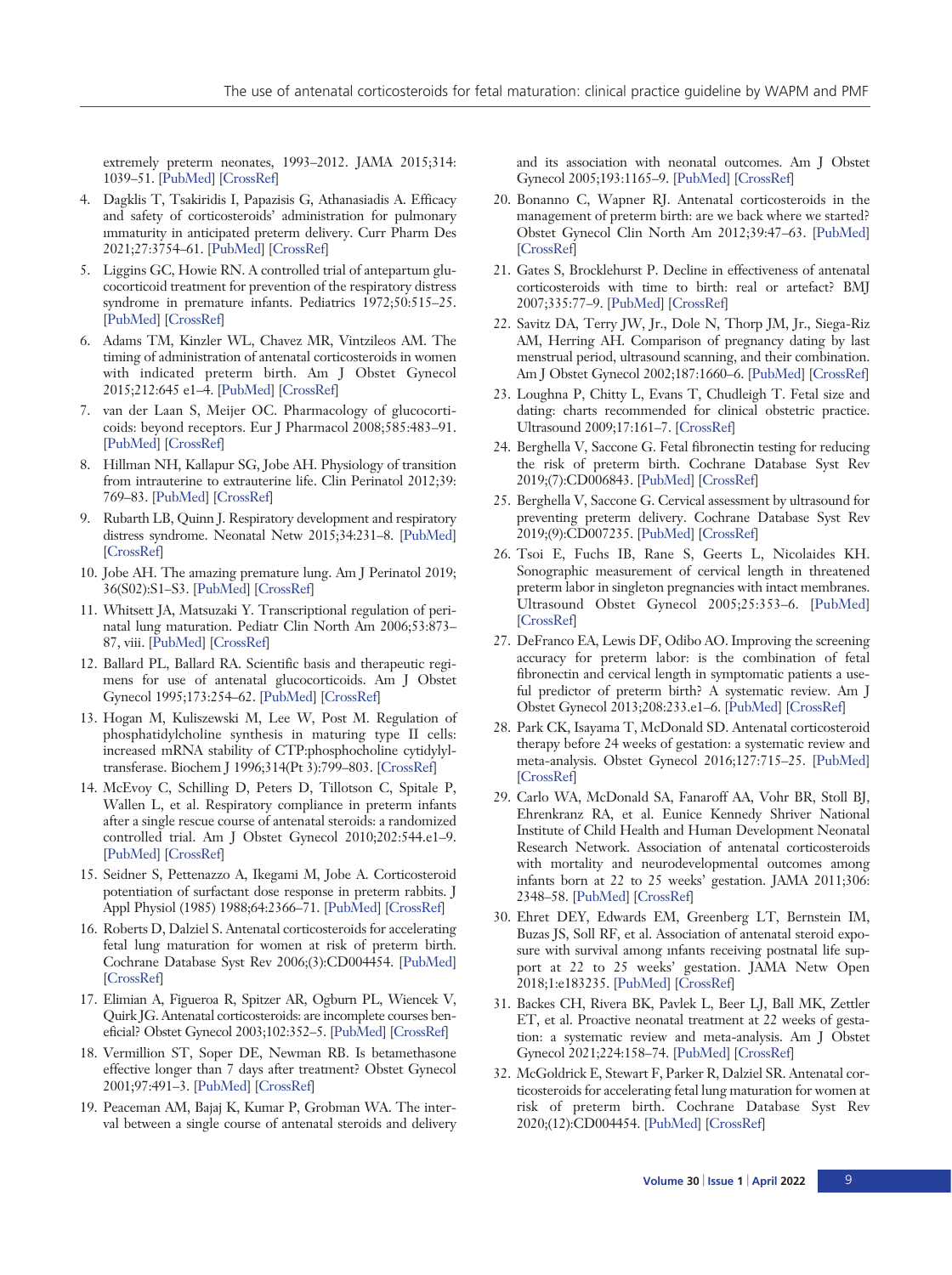- 33. Althabe F, Belizan JM, McClure EM, Hemingway-Foday J, Berrueta M, Mazzoni A, et al. A population-based, multifaceted strategy to implement antenatal corticosteroid treatment versus standard care for the reduction of neonatal mortality due to preterm birth in low-income and middle-income countries: the ACT cluster-randomised trial. Lancet 2015;385:629–39. [[PubMed](http://www.ncbi.nlm.nih.gov/pubmed/25458726)] [\[CrossRef\]](http://dx.doi.org/10.1016/S0140-6736(14)61651-2)
- 34. WHO ACTION Trials Collaborators; Oladapo OT, Vogel JP, Piaggio G, Nguyen MH, Althabe F, Gülmezoglu AM, et al. Antenatal dexamethasone for early preterm birth in lowresource countries. N Engl J Med 2020;383:2514–25. [[PubMed\]](http://www.ncbi.nlm.nih.gov/pubmed/33095526) [[CrossRef\]](http://dx.doi.org/10.1056/NEJMoa2022398)
- 35. Deshmukh M, Patole S. Antenatal corticosteroids for impending late preterm (34-36+6 weeks) deliveries – A systematic review and meta-analysis of RCTs. PLoS One 2021;16: e0248774. [\[PubMed](http://www.ncbi.nlm.nih.gov/pubmed/33750966)] [\[CrossRef\]](http://dx.doi.org/10.1371/journal.pone.0248774)
- 36. Gyamfi-Bannerman C, Thom EA, Blackwell SC, Tita AT, Reddy UM, Saade GR, et al.; NICHD Maternal–Fetal Medicine Units Network. Antenatal betamethasone for women at risk for late preterm delivery. N Engl J Med 2016; 374:1311–20. [\[PubMed](http://www.ncbi.nlm.nih.gov/pubmed/26842679)] [\[CrossRef\]](http://dx.doi.org/10.1056/NEJMoa1516783)
- 37. Kamath-Rayne BD, Rozance PJ, Goldenberg RL, Jobe AH. Antenatal corticosteroids beyond 34 weeks gestation: what do we do now? Am J Obstet Gynecol 2016;215:423–30. [\[PubMed\]](http://www.ncbi.nlm.nih.gov/pubmed/27342043) [[CrossRef\]](http://dx.doi.org/10.1016/j.ajog.2016.06.023)
- 38. Roberts D, Brown J, Medley N, Dalziel SR. Antenatal corticosteroids for accelerating fetal lung maturation for women at risk of preterm birth. Cochrane Database Syst Rev 2017;(3): CD004454. [\[PubMed\]](http://www.ncbi.nlm.nih.gov/pubmed/28321847) [[CrossRef\]](http://dx.doi.org/10.1002/14651858.CD004454.pub3)
- 39. Brownfoot FC, Gagliardi DI, Bain E, Middleton P, Crowther CA. Different corticosteroids and regimens for accelerating fetal lung maturation for women at risk of preterm birth. Cochrane Database Syst Rev 2013;(8):CD006764. [\[PubMed\]](http://www.ncbi.nlm.nih.gov/pubmed/23990333) [[CrossRef\]](http://dx.doi.org/10.1002/14651858.CD006764.pub3)
- 40. Ballard PL, Granberg P, Ballard RA. Glucocorticoid levels in maternal and cord serum after prenatal betamethasone therapy to prevent respiratory distress syndrome. J Clin Invest 1975;56: 1548–54. [\[PubMed](http://www.ncbi.nlm.nih.gov/pubmed/1202085)] [[CrossRef\]](http://dx.doi.org/10.1172/JCI108236)
- 41. Ballard PL. Hormones and lung maturation. In: Monographs on endocrinology, Vol. 28. Berlin: Springer-Verlag; 1986.
- 42. Ballard PL, Ballard RA. Glucocorticoid receptors and the role of glucocorticoids in fetal lung development. Proc Natl Acad Sci U S A 1972;69:2668–72. [\[PubMed\]](http://www.ncbi.nlm.nih.gov/pubmed/4506789) [\[CrossRef\]](http://dx.doi.org/10.1073/pnas.69.9.2668)
- 43. Howie R, Liggins G. The New Zealand study of antepartum glucocorticoid treatment. In: Farrell PM, editor. Lung development: biological and clinical perspectives. Vol. II: Neonatal respiratory distress. New York, NY: Academic Press, 1983. p. 255–65.
- 44. Khandelwal M, Chang E, Hansen C, Hunter K, Milcarek B. Betamethasone dosing interval: 12 or 24 hours apart? A randomized, noninferiority open trial. Am J Obstet Gynecol 2012; 206:201.e1–11. [[PubMed\]](http://www.ncbi.nlm.nih.gov/pubmed/22381601) [\[CrossRef](http://dx.doi.org/10.1016/j.ajog.2012.01.025)]
- 45. Danesh A, Janghorbani M, Khalatbari S. Effects of antenatal corticosteroids on maternal serum indicators of infection in women at risk for preterm delivery: A randomized trial comparing betamethasone and dexamethasone. J Res Med Sci 2012;17:911–7. [\[PubMed\]](http://www.ncbi.nlm.nih.gov/pubmed/23825988)
- 46. Crowther CA, Haslam RR, Hiller JE, Doyle LW, Robinson JS; Australasian Collaborative Trial of Repeat Doses of Steroids (ACTORDS) Study Group. Neonatal respiratory distress syndrome after repeat exposure to antenatal corticosteroids: a randomised controlled trial. Lancet 2006;367:1913– 9. [\[PubMed\]](http://www.ncbi.nlm.nih.gov/pubmed/16765760) [[CrossRef\]](http://dx.doi.org/10.1016/S0140-6736(06)68846-6)
- 47. Crowther CA, McKinlay CJ, Middleton P, Harding JE. Repeat doses of prenatal corticosteroids for women at risk of preterm birth for improving neonatal health outcomes. Cochrane Database Syst Rev 2015;(7):CD003935. [[PubMed](http://www.ncbi.nlm.nih.gov/pubmed/26142898)] [\[CrossRef](http://dx.doi.org/10.1002/14651858.CD003935.pub4)]
- 48. Crowther CA, Middleton PF, Voysey M, Askie L, Zhang S, Martlow TK, et al.; PRECISE Group. Effects of repeat prenatal corticosteroids given to women at risk of preterm birth: An individual participant data meta-analysis. PLoS Med 2019;16:e1002771. [\[PubMed\]](http://www.ncbi.nlm.nih.gov/pubmed/30978205) [\[CrossRef\]](http://dx.doi.org/10.1371/journal.pmed.1002771)
- 49. Wapner RJ, Sorokin Y, Thom EA, Johnson F, Dudley DJ, Spong CY, et al.; National Institute of Child Health and Human Development Maternal Fetal Medicine Units Network. Single versus weekly courses of antenatal corticosteroids: evaluation of safety and efficacy. Am J Obstet Gynecol 2006;195:633–42. [\[PubMed\]](http://www.ncbi.nlm.nih.gov/pubmed/16846587) [\[CrossRef\]](http://dx.doi.org/10.1016/j.ajog.2006.03.087)
- 50. Sawady J, Mercer BM, Wapner RJ, Zhao Y, Sorokin Y, Johnson F, et al.; National Institute of Child Health and Human Development Maternal Fetal Medicine Units Network. The National Institute of Child Health and Human Development Maternal-Fetal Medicine Units Network Beneficial Effects of Antenatal Repeated Steroids study: impact of repeated doses of antenatal corticosteroids on placental growth and histologic findings. Am J Obstet Gynecol 2007; 197:281.e1–8. [\[PubMed\]](http://www.ncbi.nlm.nih.gov/pubmed/17826421) [[CrossRef\]](http://dx.doi.org/10.1016/j.ajog.2007.06.041)
- 51. Cartwright RD, Crowther CA, Anderson PJ, Harding JE, Doyle LW, McKinlay CJD. Association of fetal growth restriction with neurocognitive function after repeated antenatal betamethasone treatment vs placebo: secondary analysis of the ACTORDS randomized clinical trial. JAMA Netw Open 2019;2:e187636. [\[PubMed](http://www.ncbi.nlm.nih.gov/pubmed/30707225)] [\[CrossRef\]](http://dx.doi.org/10.1001/jamanetworkopen.2018.7636)
- 52. Saccone G, Berghella V. Antenatal corticosteroids for maturity of term or near term fetuses: systematic review and metaanalysis of randomized controlled trials. BMJ 2016;355:i5044. [[PubMed\]](http://www.ncbi.nlm.nih.gov/pubmed/27733360) [\[CrossRef](http://dx.doi.org/10.1136/bmj.i5044)]
- 53. Stutchfield P, Whitaker R, Russell I; Antenatal Steroids for Term Elective Caesarean Section (ASTECS) Research Team. Antenatal betamethasone and incidence of neonatal respiratory distress after elective caesarean section: pragmatic randomised trial. BMJ 2005;331:662. [\[PubMed\]](http://www.ncbi.nlm.nih.gov/pubmed/16115831) [\[CrossRef\]](http://dx.doi.org/10.1136/bmj.38547.416493.06)
- 54. Sotiriadis A, McGoldrick E, Makrydimas G, Papatheodorou S, Ioannidis JP, Stewart F, et al. Antenatal corticosteroids prior to planned caesarean at term for improving neonatal outcomes. Cochrane Database Syst Rev 2021;12:CD006614. [\[PubMed](http://www.ncbi.nlm.nih.gov/pubmed/34935127)] [[CrossRef\]](http://dx.doi.org/10.1002/14651858.CD006614.pub4)
- 55. Palas D, Ehlinger V, Alberge C, Truffert P, Kayem G, Goffinet F, et al. Efficacy of antenatal corticosteroids in preterm twins: the EPIPAGE-2 cohort study. BJOG 2018;125:1164–70. [[PubMed\]](http://www.ncbi.nlm.nih.gov/pubmed/29119673) [\[CrossRef\]](http://dx.doi.org/10.1111/1471-0528.15014)
- 56. Gyamfi C, Mele L, Wapner RJ, Spong CY, Peaceman A, Sorokin Y, et al.; Eunice Kennedy Shriver National Institute of